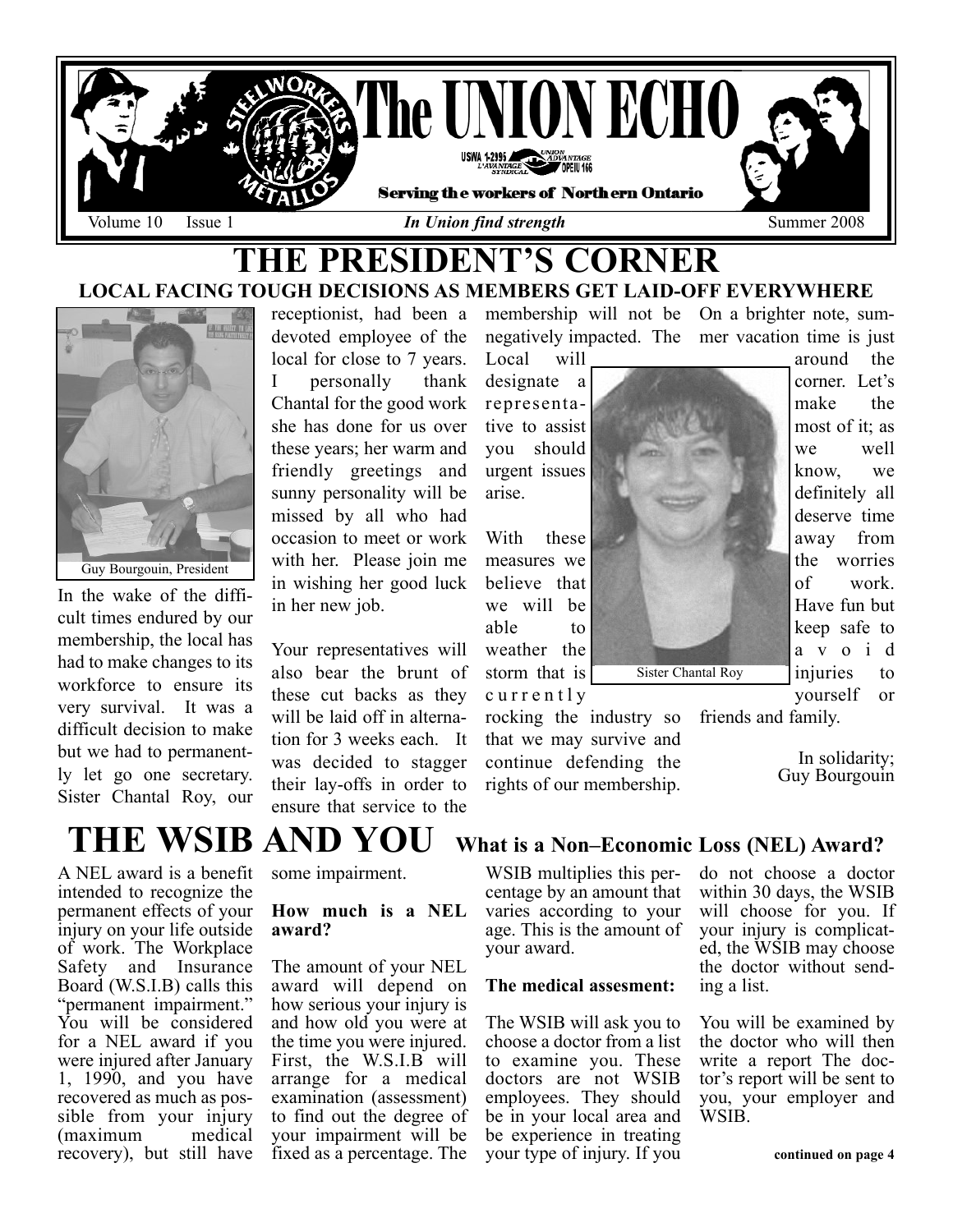# The UNION ECHO VOLUME 10 ISSUE 1 Page 2 TOUGH TIMES IN COCHRANE AND KAP LAY-OFFS AND LATE STARTS CAUSE UNCERTAINTY AS MEMBERS' U.I. BENEFITS ABOUT TO COME TO AN END

#### Cochrane;

In early March, upper management of the T embec-Cochrane sawmill and planing mill informed the employees that the mill would only start up sometime in April. The Company also stated that the volume of wood in the yard would normally have been sufficient to allow them to start earlier and run for a longer period save for the fact that a sizeable portion of this wood is already affected by bugs meaning that it will be good only for chips and will be processed in the yard.

The Company alleges that it may be possible to operate the mill for a longer period, but only if it is able to procure round wood delivered in the yard at \$45 per cubic

meter. A longer run would allow the members an opportunity to extent their UI claims.

The Local, together with the employee committee, has held several meetings with Tembec's upper management, Town Council, the Ministers from both the federal and provincial levels and will continue to explore various solutions to allow the mill to keep running for the longest possible time.

In the mean time, a Labor Adjustment Committee is being put in place to help the employees who have not yet been recalled to work.

As for the North<br>Cochrane Addiction Addiction Services, the membership voted at 100% in favor of Furthermore, the Local their new Collective

## USE EXTRA CARE THIS SUMMER AND AVOID BECOMING AN ACCIDENT STATISTIC

A few words to let you know that we are approaching a critical time of the year for job related accidents. The months of June, July, August and September are the months where we see a significant increase in job related accidents every year since quite a few years. This may be explained by the fact that there are a lot of people

relieving on new jobs for those on vacation. Or maybe because of mental fatigue at the approach of vacations or coming back from vacations. It may also be pure be coincidence but whatever the cause, it is very important that we keep our focus during those four months so that everyone may enjoy their vacations and keep all their body parts

Agreement on January 17, 2008. This new 3 year agreement brings increases to weekly indemnity from 75% to 80%. A new statutory holiday (family day) has been introduced as well as increases in out of town expenses, a wage increase of 2% or equal to the NELHIN (North Eastern Local Integrated Health Network) base budget whichever is greater, and a \$1000.00 signing bonus.

#### Kapuskasing;

At Spruce Falls' woodlands, most of our members have been laid off from late March to mid May where they were recalled either for the tree planting or the wood haul operations.

has just been informed

that the harvest operations will not start-up until mid November.



As for our office workers at Spruce Falls, everyone, including those on the spare list, has been lucky enough to keep working full time in spite of the announcement of the permanent closure of paper machine #3.

In closing, I would like to take this opportunity to wish all the brothers and sisters a great summer and good vacations.

> In solidarity; Eric Carroll



intact.

This trend is not particular to us (CFP-Hearst); every CFP site seems to

show the same kind of trend year after year. It would be nice if we could break this trend here and now continued on page 3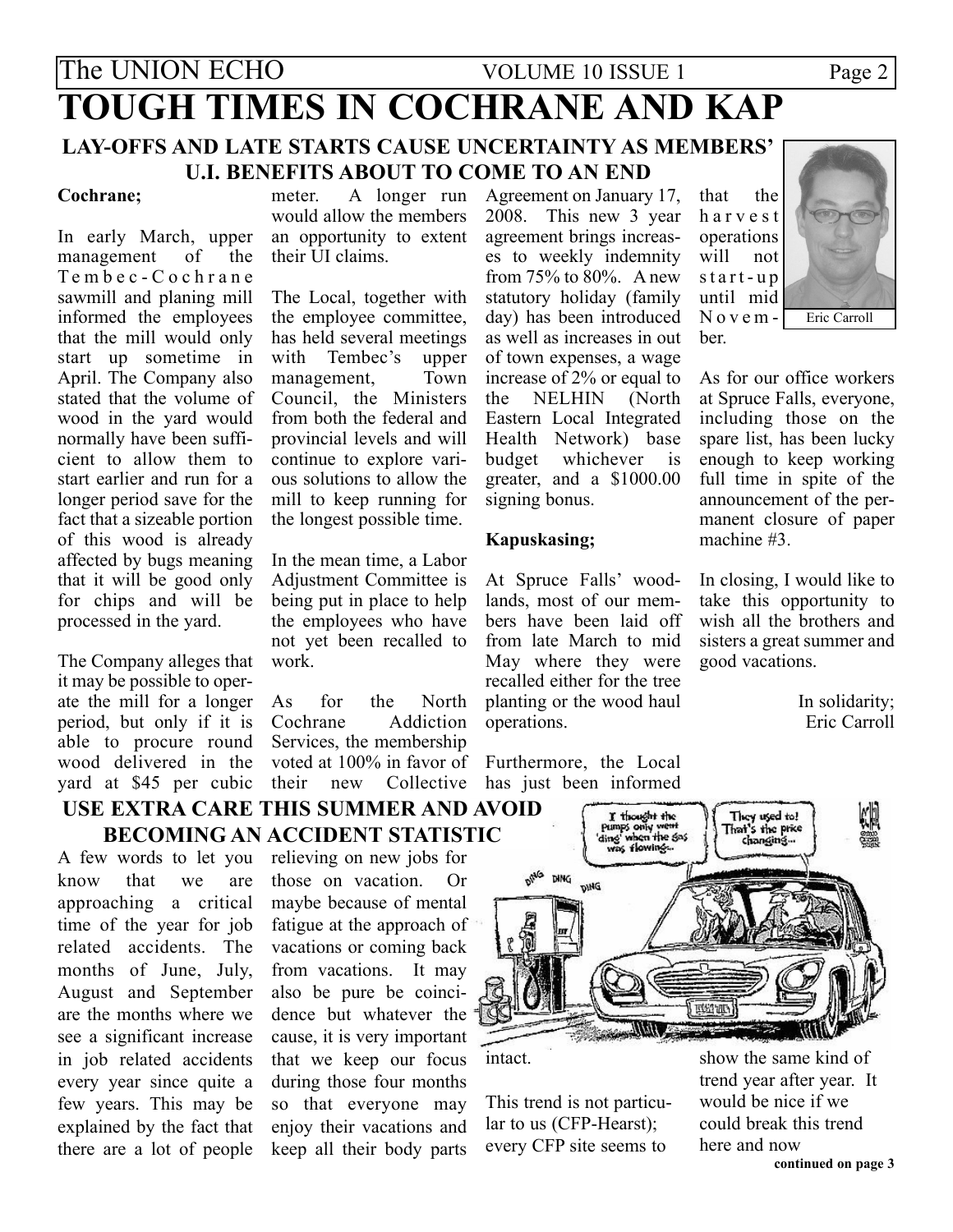# The UNION ECHO VOLUME 10 ISSUE 1 Page 3 KIRKLAND LAKE & TIMMINS SUF-FERING LAY-OFFS AND CONCESSIONS CHAPLEAU SPARED AS MILL STILL RUNNING AT FULL CAPACITY

### Kirkland Lake;

Up to 5, and sometimes 6,

alternate employment is

non-existent.

#### Timmins;

members have returned to work at the Tembec-Kirkland Lake finger jointing plant on a temporary basis. They operate the remanufacturing saws where they transform 2" x 4" x 16 random lengths that come from other sawmills into 2" x 4" x 8" studs. The Company has also approached the Union to look at different scenarios aimed at lowering operation costs which would allow them to run the finger jointing and remanufacturing machine on a one shift basis. At the time of writing this article the Union is awaiting for some dates to meet. This could possibility mean bringing approximately 20 employees back to work which would be greatly appreciated by some of the members and their families as their E.I. benefits have expired and

No changes are to be reported for the Tembec-Timmins operations.

The Company at Domtar-Timmins approached us to consider some concessions due to difficult times following which, negotiations were held with the full approval of the membership. The end result was the removal of the production bonus, elimination of the 2% wage increase that was due September 1st, 2008, removal of the shift differential and running the sawmill and planer for 44 hours per week at straight time on day shift only. This means that employees working weekends will receive time and one half on Saturday after 44 hours on his regular work week and time and one half on Sundays. The

weekend crew will be working 36 hours for 44 instead of 32.

All of these concessions will apply as long as the operation goes on one shift. Should the Company maintain a two shift operation, a 3% roll back on wages would then also apply. All of the above will be in effect until August 30, 2009 since August 31, 2009 is the last day of the current Collective Agreement and everything has to be renegotiated. This was voted at 68% in favor by the membership.

Members will remember that a similar agreement was implemented at Columbia in Hearst about 2 1/2 years ago. The particleboard plant there has since ceased operations and the plywood is still struggling with adverse market conditions.



it seems that the mill there is one of the few that is not either loosing money or barely breaking even at this point. They are still running on 3 shifts and the future keeps looking fairly good. So let's hope for the best and keep up the good work guys; for some reason you are making it work! Would you consider trading recipes with the rest of the local?

I would like to wish a great summer to all the brothers and sisters and do take advantage of your vacation time off as it is essential for physical and mental health.

> In solidarity; Roland Laurin

| <b>USE EXTRA CARE</b> tasks, make sure to have May you have a great <i>chose to reprint it here</i>               |                           |
|-------------------------------------------------------------------------------------------------------------------|---------------------------|
| from page 2 the adequate training and summer and enjoy your <i>because we believe that</i>                        |                           |
| If everyone works at it, know your SOP's and vacations.                                                           | this phenomenon exists in |
| we will be successful in lockout procedures before                                                                | varying degree at all     |
| having zero accidents for starting the work. When                                                                 | workplaces within our     |
| those few months. One in doubt, don't be afraid Editor's note: This text is local. Our thanks to Réal             |                           |
| thing that we believe is to ask your supervisor <i>adapted from volume 8 and the IMPAC group for</i>              |                           |
| very important to help in and/or co-workers for <i>of the IMPAC bulletin</i> , <i>their implication in health</i> |                           |
| reaching this goal; when help. It's much better to CFP-Hearst worker's & safety.                                  |                           |
| you have to work on a lose a few minutes than a <i>safety newsletter</i> , <i>author</i> :                        |                           |
| new job or assume new few body parts. Brother Réal Brulé. We                                                      |                           |